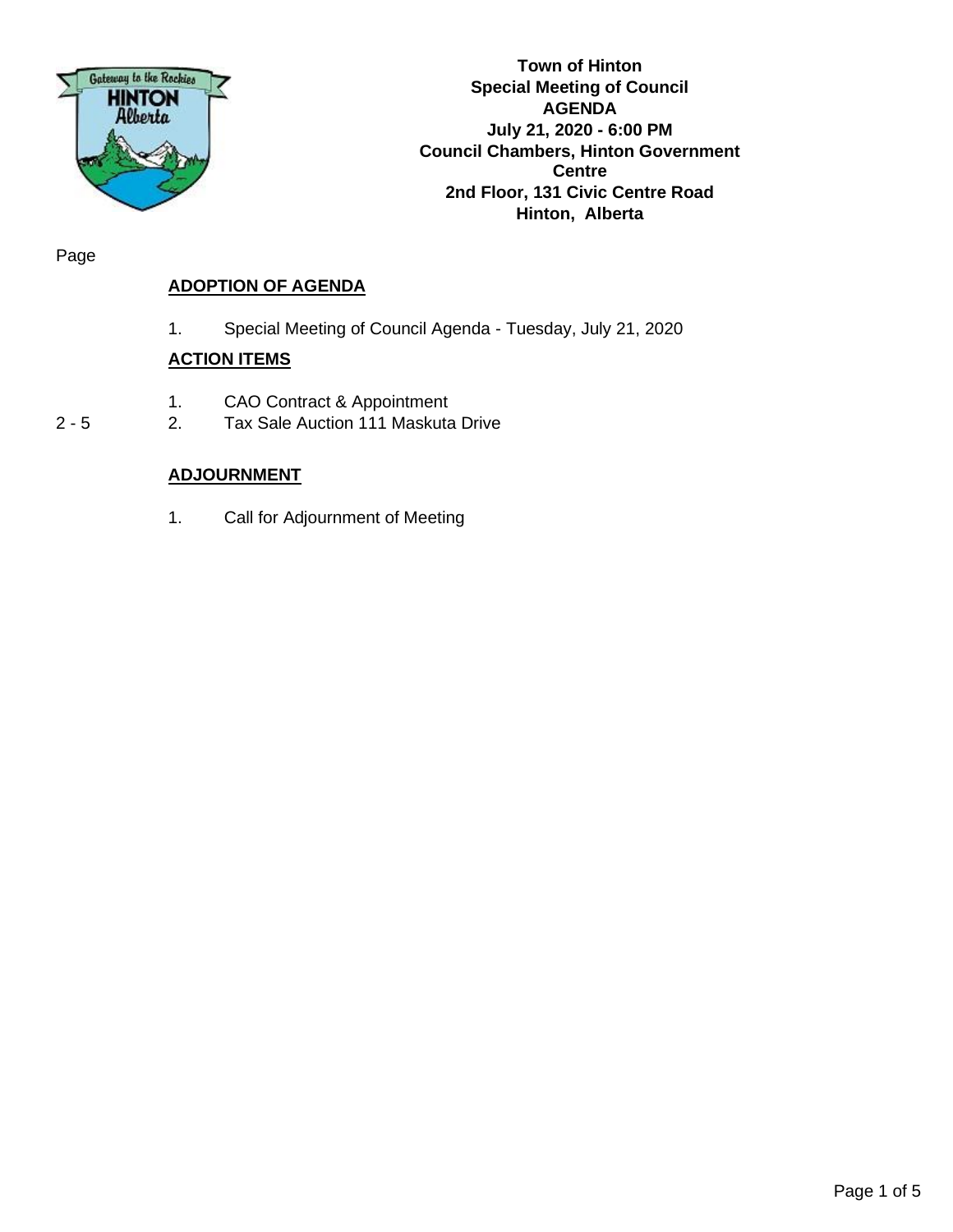

# **TOWN OF HINTON Administrative Report**

## ☐ **DIRECTION REQUEST** ☒ **REQUEST FOR DECISION** ☐ **INFORMATION ITEM**

**DATE:** Regular Council Meeting of July 21, 2020

**PRESENTED BY:** Emily Olsen, Interim Chief Administrative Officer

**RE**: **2020 Public Auction – Reserve Bid - Tax Arrears for 111 Maskuta Drive**

## **Recommended Action**

*That Council approves the reserve bids shown on Attachment 1 for tax arrears property 111 Maskuta Drive that will be offered for sale at public auction on September 14, 2020.*

*That Council approve the following sale conditions for the tax arrears properties that may be sold at the public auction:*

- *A) That a deposit of 10% of the purchase price be paid at the time of purchase, and*
- *B) That the balance of the purchase price be paid by September 18, 2020.*

#### **Background**

This item is before Council to approve a public auction of tax arrears properties as well as set the Reserve Bid, which should come as close to market value as reasonably possible. There is one commercial property on the tax sale list whose property taxes in the amount of \$170,841.66 are over 4 years delinquent.

The Town works extremely hard to assist home and business owners in the process and understanding of property taxation and amounts owing. Every reasonable attempt is made to set up payment plans and work with the owner to ensure amounts are paid, as necessary. The final step in the property tax collection process is to move forward with the collection of tax arrears through tax sale.

Section 419 of the Municipal Government Act (MGA) RSA 2000, c-M26 requires Council to set a market value reserve bid for each property that is to be offered for sale at a public auction and to set the conditions that apply to the sale.

The last time a public auction took place was in December of 2016 for two properties totalling \$530,000 and followed the required process for the tax sale outlined in the MGA.

#### **Analysis**

The Town works hard to assist home and business owners in the process and understanding property taxation, timelines, penalties, and amounts owing. In many cases even with severely delinquent accounts, payment plans are accommodated following the guidelines within the legislation which extends the time allowable. In addition, many different options of payment are offered to taxpayers to accommodate their needs. Every reasonable attempt following the legislation, is made to set up payment plans and work with the owner to ensure amounts are being paid, as necessary. The final step in the property tax collection process is to move forward with the collection of tax arrears through tax sale.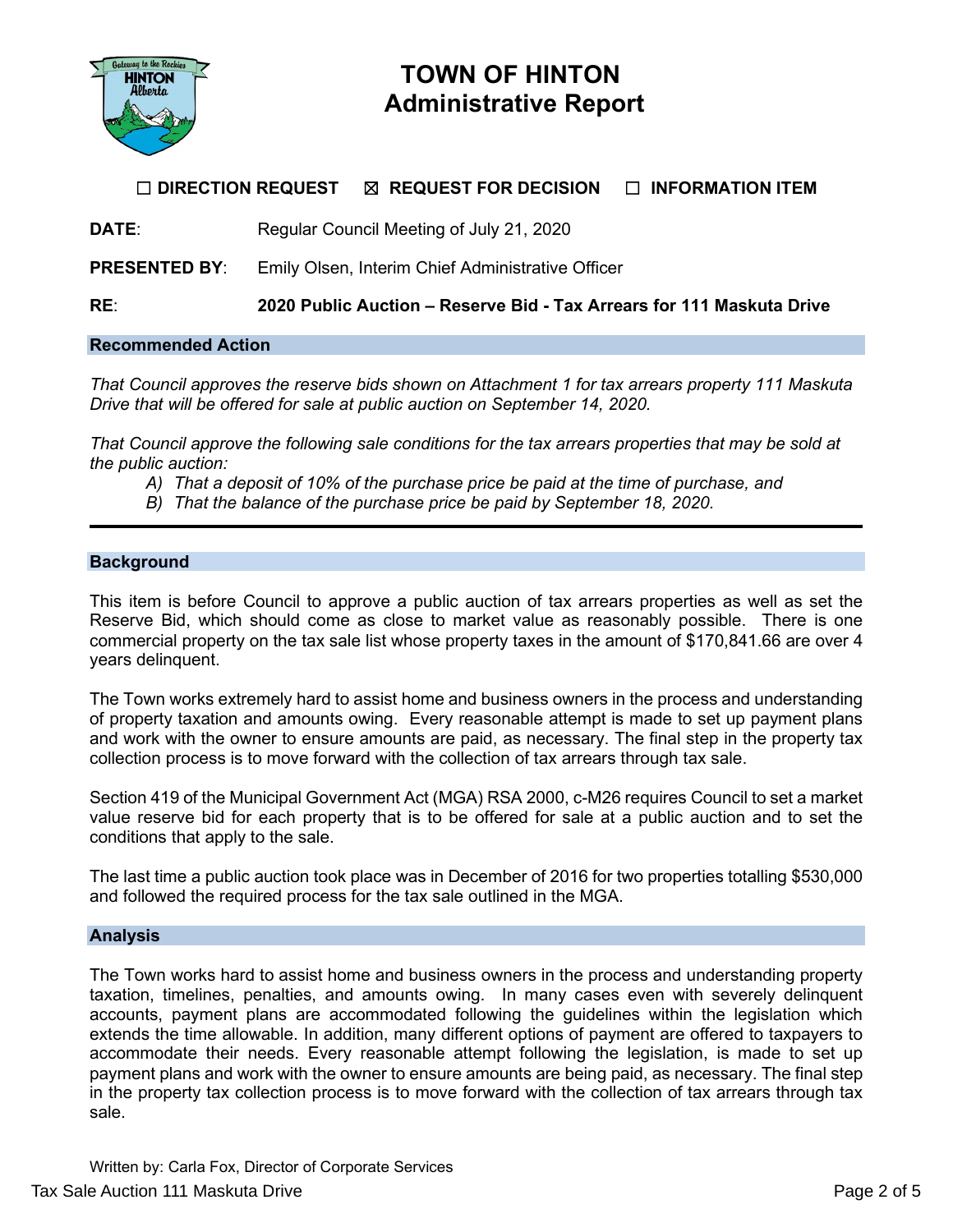All affected property owners have been advised on numerous occasions that their taxes were in arrears. The Alberta Land Titles Office has advised the property owners that a tax recovery notification had been registered on their Certificate of Title. Statements are sent to every outstanding account in January, May, July, August, and November of each year. Administration follows a Legislated Requirement Checklist to ensure all appropriate steps are being followed for this process.

Market value reserve bids for the affected properties have been established by McCartney-Radench Appraisals Inc. Sale proceeds are used to firstly satisfy tax arrears and costs. If a property does not sell, the Town of Hinton may become the owner.

Historically, most property owners pay their tax arrears and costs prior to the auction date.

## **Tax Sale Process**

- A tax sale is a public auction of properties within a municipality which have outstanding property taxes for greater than 2 years.
- Properties to be sold at a Tax Sale are advertised in the Alberta Gazette and the local newspaper.
- The lowest amount for which a property may be sold at a Tax Sale is the reserve bid.
- The property owner has until the time of the auction on the day of the Tax Sale to pay the tax arrears on their property to avoid being auctioned at the Tax Sale.
- The highest bid above the reserve bid is declared the purchaser.
- If there is no bid, or no bid equal to the reserve bid, the municipality may become the owner of the property.
- The successful bidder must meet the conditions of the auction upon a successful bid. All payments are to be made by cash, bank draft or certified payment.

#### **Implications of Decision**

| <b>Financial Implications</b>               |                                                            |  |  |  |  |
|---------------------------------------------|------------------------------------------------------------|--|--|--|--|
| <b>Items</b>                                | <b>Comments</b>                                            |  |  |  |  |
| <b>Operating Cost/Implications</b>          | \$0                                                        |  |  |  |  |
| <b>Capital Cost</b>                         | \$0 - There are no capital costs.                          |  |  |  |  |
| 2020 Budget Available                       | \$0 - There are no additional funds required.              |  |  |  |  |
| Source of Funds                             | \$0                                                        |  |  |  |  |
| <b>Unbudgeted Costs</b>                     | Reserve Bid Amount \$2,583,000                             |  |  |  |  |
| Options for where to acquire the<br>$\circ$ | -Sale proceeds are used to firstly satisfy tax arrears and |  |  |  |  |
| necessary funds                             | costs.                                                     |  |  |  |  |
|                                             |                                                            |  |  |  |  |

## **Level of Service Implications**

No change to level of service.

#### **Communications**

Under the Legislated Requirements Checklist following the MGA specific guidelines for advertising a tax sale are laid out and followed by Administration. An advertisement of public auction is to be placed in the Alberta Gazette not less than 40 days and not more than 90 days prior to date of auction. In addition, an advertisement for public auction is to be placed in one issue of the local newspaper, not less than 10 days and not more than 20 days from the date of the public auction.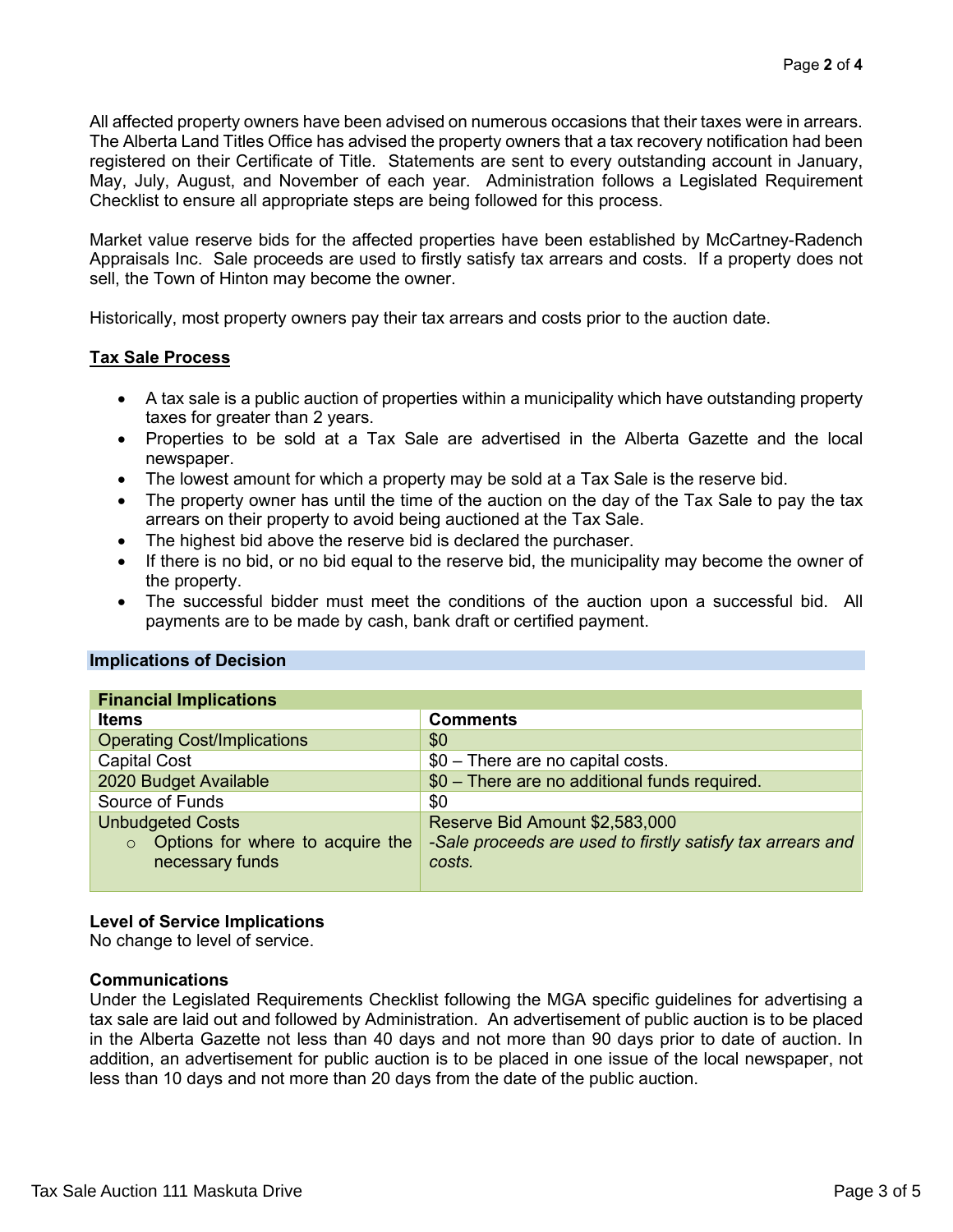### **Risk / Liability**

The rules around the tax sale process are very specific and must be followed exactly. If a step is missed then the Town risks having to start the entire process from step 1.

| <b>Legislative Implications</b>                            |                           |                                                                            |  |  |  |  |  |
|------------------------------------------------------------|---------------------------|----------------------------------------------------------------------------|--|--|--|--|--|
| <b>Conforms with:</b>                                      | Yes/No/<br><b>Partial</b> | <b>Comments</b>                                                            |  |  |  |  |  |
| <b>Council's Strategic Plan</b>                            | <b>Yes</b>                | Goal 3: Foster innovative, efficient, and exceptional service<br>delivery. |  |  |  |  |  |
| <b>Community Sustainability</b><br>Plan                    | N/A                       |                                                                            |  |  |  |  |  |
| <b>Municipal</b><br><b>Policies</b><br>or<br><b>Bylaws</b> | Yes                       |                                                                            |  |  |  |  |  |
| <b>Provincial Laws or MGA</b>                              | Yes                       | $MGA$ – Part 10, Division 8 – Recovery of Taxes Related to<br>Land         |  |  |  |  |  |
| Other plans or policies                                    | <b>Yes</b>                |                                                                            |  |  |  |  |  |

#### **Options / Alternatives**

1. That Council approves the reserve bids shown on Attachment 1 for tax arrears property 111 Maskuta Drive that will be offered for sale at public auction on September 14, 2020.

And That Council approve the following sale conditions for the tax arrears properties that may be sold at the public auction:

- a) That a deposit of 10% of the purchase price be paid at the time of purchase, and
- b) That the balance of the purchase price be paid by September 18, 2020.
- 2. That Council approves the reserve bids shown on Attachment 1 for tax arrears property 111 Maskuta Drive that will be offered for sale at public auction on September 14, 2020.

And That Council sets the sale conditions for the tax arrears properties that may be sold at the public auction as amended below:

- a) That a deposit of  $\%$  of the purchase price be paid at the time of purchase, and
- b) That the balance of the purchase price be paid by September 18, 2020.
- 3. That Council requests further information be brought back to a Regular Meeting of Council.

#### **Attachment(s)**

1. Reserve Bid